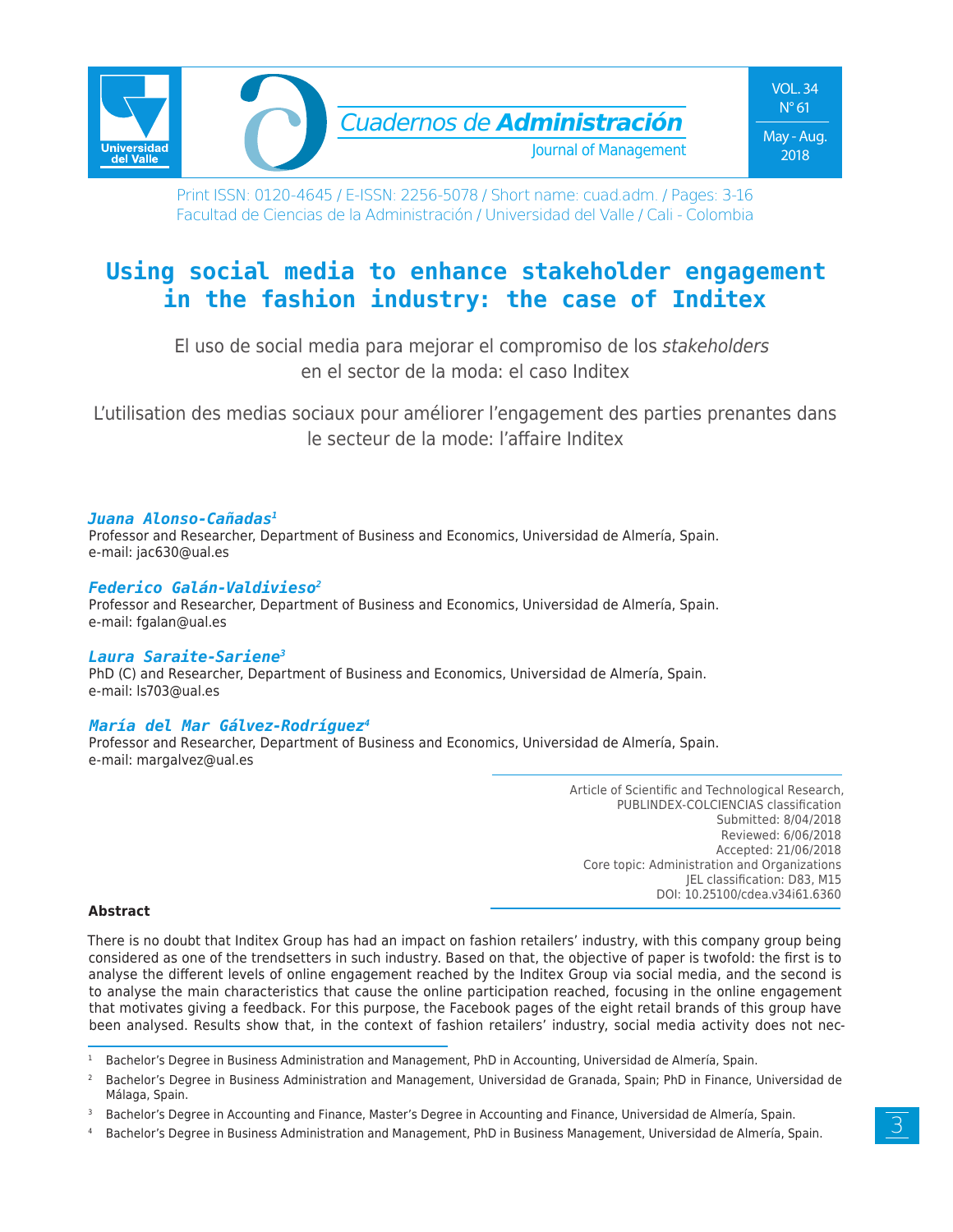essarily entail higher levels of stakeholder engagement. Furthermore, topics should be focused on new collections and tutorials or tips of beauty and fashion to engage stakeholders in commenting posts. Likewise, the content should be presented using diverse formats in order to provide complete and entertaining information. Finally, and regardless of the target segment, publications should be made during the week and outside of working hours.

**Keywords:** Online interaction, Fashion, Zara, Online participation, Social networking sites, Bidirectional communication

#### **Resumen**

El impacto que el Grupo Inditex tiene en la industria de distribución minorista de textil es indudable, ya que este grupo empresarial es considerado como uno de los líderes que marcan tendencias en el comportamiento de dicha industria. Con base en este contexto, el objetivo del documento es doble. En primer lugar, analizar los diferentes niveles de compromiso en línea alcanzados por el Grupo Inditex a través de las redes sociales. En segundo lugar, analizar las características que provocan la participación en línea lograda. En particular, el compromiso en línea que genera comentarios. Con este fin, se analizaron las páginas de Facebook de las ocho marcas minoristas de este grupo. Como principales conclusiones, en el contexto de la industria de distribución minorista de textil, la actividad de las redes sociales no se corresponde necesariamente con niveles más altos de participación de las partes interesadas. Del mismo modo, para involucrar a los interesados en dar comentarios a las publicaciones, los temas deben centrarse en nuevas colecciones y tutoriales / consejos de belleza y moda. Asimismo, el contenido debe ser presentado utilizando diversos formatos para proporcionar información completa y entretenida. Finalmente, con independencia del segmento objetivo, las publicaciones deben realizarse durante la semana y fuera de las horas de trabajo.

**Palabras clave:** Interacción *online,* Moda, Zara, Participación *online,* Plataforma *online.*

#### **Résumé**

L'impact du groupe Inditex sur le secteur de la distribution de textile est indéniable, ce groupe étant considéré comme l'un des leaders qui définit les tendances dans le comportement de cette industrie. Sur la base de ce contexte, l'objectif du document est double. Premièrement, il faut analyser les différents niveaux d'engagement en ligne atteints par le groupe Inditex via les réseaux sociaux. Deuxièmement, analyser les caractéristiques qui mènent à une participation réussie en ligne. En particulier, l'engagement en ligne qui crée des commentaires. À cette fin, les pages Facebook des huit marques de détail de ce groupe ont été analysées. Comme principales conclusions, dans le cadre du commerce de distribution de détail textile, l'activité des réseaux sociaux ne correspond pas nécessairement à des niveaux plus élevés de participation des parties prenantes. De la même manière, pour impliquer les personnes intéressées à donner des commentaires sur les publications, les thèmes devraient se concentrer sur les nouvelles collections et les tutoriels, conseils de beauté et de mode. De même, le contenu doit être présenté sous différents formats pour fournir des informations complètes et divertissantes. Finalement, quel que soit le segment cible, les publications doivent être effectuées en semaine et en dehors des heures de travail.

**Mots-clés:** Interaction en ligne, Mode, Zara, Participation en ligne, Plateforme en ligne.

#### **1. Introduction**

The appropriate use of information and communication technologies (ICTs) is becoming increasingly important in the fashion industry to react quickly to market changes and remain competitive (Martínez and Jiménez, 2006; Hernández, 2013; Alonso, 2015).

Reaching higher levels of engagement stands out among the objectives pursued through a better communication between the company and its interest groups or stakeholders (Leal-Morantes, 2012). Sashi (2012) defines engagement as an essential part of long-term relationships with stakeholders, a necessary aspect for the company to operate properly. Taylor and Kent (2014) indicate that encouraging engagement facilitates the creation of relationships and the generation of human capital. In this sense, a higher stakeholder engagement contributes to consumer retention and loyalty, helps to improve brand reputation, to develop different business strategies, and to strengthen relationships with key stakeholders (Sashi, 2012; Chikandiwa, Contogiannis and Jembere, 2013).

Strategic communication tools are needed to encourage stakeholder engagement. There is no doubt about the impact and popularity of social networks or social media nowadays, mainly because the possibilities that these technologies offer for bidirectional communication in real time. As a result, stakeholders interact, generate, create and disseminate information, rather than being mere observers (Cerrillo-i-Martínez, 2012). Therefore, stakeholders' interactions via social media are called "online commitment" or "online engagement" (Lehmann, Lalmas, Yom-Tov and Dupret, 2012). This new way of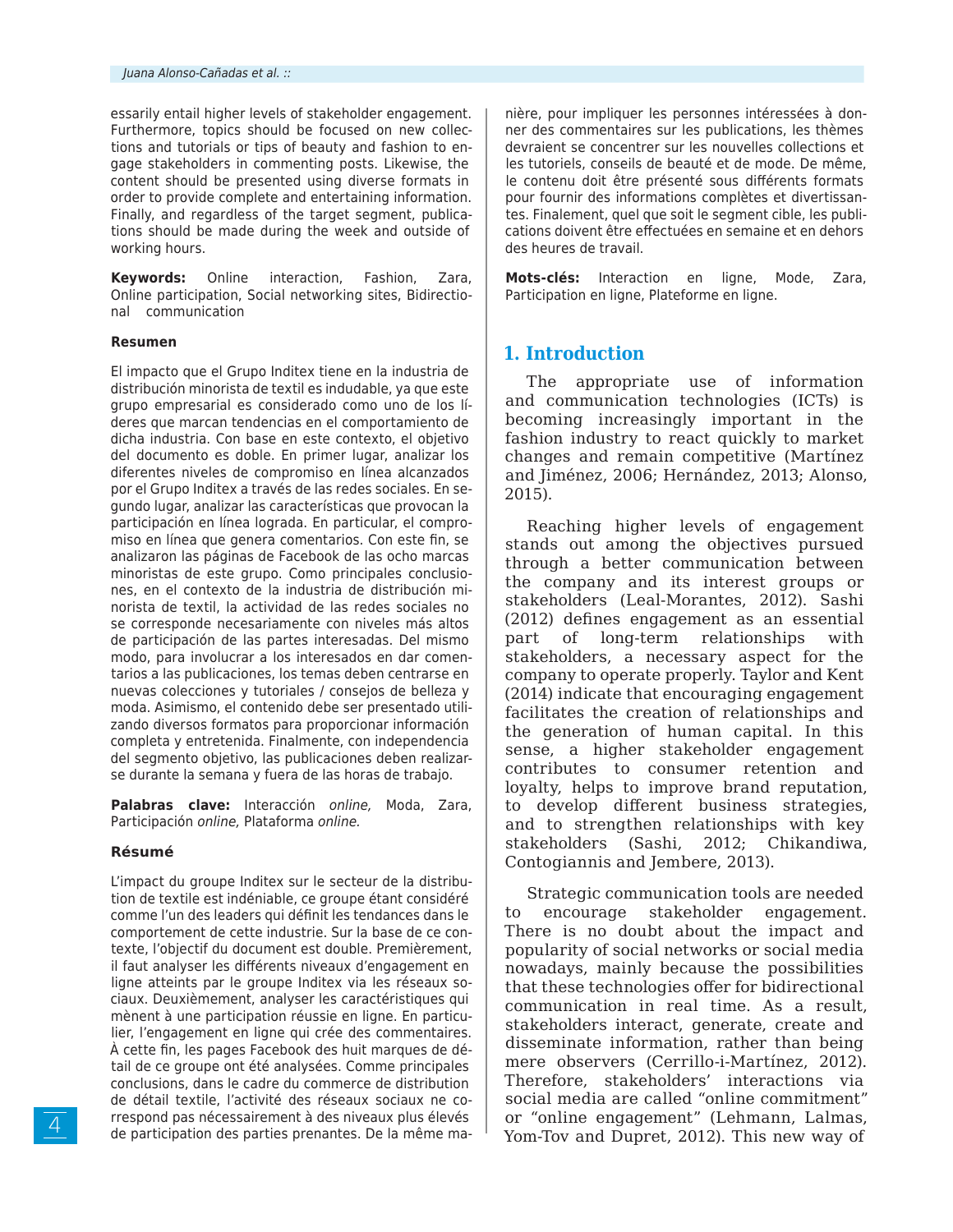linking stakeholders involves a number of advantages to the organization (Taylor and Kent, 2014): 1) provides a quick feedback, avoiding misunderstandings; 2) helps make decisions that benefit the participants; 3) promotes the union of society. Moreover, online engagement is very useful for community managers when developing and managing brand strategies faster and at a lower cost (Leal-Morantes, 2012; Hernández, 2013).

Previous literature on social media mainly focuses on its benefits, such as providing a quick feedback, improving transparency, enhancing reliability, cost reduction, increasing customer satisfaction and quality both in the public sector (Bertot, Jaeger and Hansen, 2012; Picazo, Gutiérrez and Luna, 2012; Bonsón, Torres, Royo and Flores, 2012) and private sector (Hennig-Thurau, Malthouse, Friege, Gensler, Lobschat, Rangaswamy and Skiera, 2010; Kasavana, Nusair and Teodosic, 2010; Ruiz-Molina, Gil-Saura and Moliner-Velázquez 2011; Velázquez, Blasco and Saura, 2015). There are also many studies about the use of social media to improve communication strategies (Caldevilla, 2010; Martínez, 2011; Hernández, 2013; Bonatto, 2015; Alonso 2015), but only a few analyse users' engagement and even less the causal factors, such as the time of publication by the firm, the time of participation by the online user, or stakeholders' main characteristics, among others (Pletikosa and Michahelles, 2013; Valerio, Herrera-Murillo and Rodríguez-Martínez, 2014). Studying the case of Inditex, one of the main fashion distributors worldwide (Agulló, 2012), can provide an overview about trends in social media interaction in the fashion industry.

Thus, this work presents two main objectives. First, different levels of online engagement reached are analysed in each of the brands Facebook pages of the Inditex group. Second, factors related to online engagement are also analysed, in particular the type of content published by the firm, the format and the precise time of participation, and in addition, the degree of feedback provided (number of comments received, type -positive, negative or neutral- and moment of participation).

Thereby, the results of this study aim to

help those firms wishing to improve their relationship with stakeholders via Facebook, allowing them to know the moment of the week in which posts generate a greater impact, the most interesting topic for their fans or the importance they give to firm transparency, among others.

This work is divided into six sections: this introduction is followed by a literature review on social media and the fashion industry. After that, third section is devoted to the characteristics of engagement, fourth details the sample and methodology, fifth section includes the results and finally the last section shows the main conclusions.

# **2. Social media in the fashion industry**

The last decade has witnessed a rapid technological and communication development, fostered with the rising of social media, which allows interconnection between individuals, online content creation and greater dissemination of information (Boyd and Ellison, 2008; Leal-Morantes, 2012; Hernández, 2013). Today's society shares information for most of the day, making massive use of social media, instant messaging apps, blogs and webpages. This is the main cause for firms to be more present in social media, in order to publicise themselves, allow consumers to participate in product design, and analyse their generated content (Richter, Riemer and Brocke, 2011).

In the field of the fashion sector, authors like Lee, Park and Han (2008), Delorme, Huh and Reid (2009) and Hernández (2013) point out that the emergence of new technologies has caused firms to focus their efforts on developing different strategies. On one hand, paying attention to develop content that attracts the attention of social media users. On the other hand, finding out the factors favouring the communication with these users in order to make them "followers" of the firm. In this sense, PriceWaterhouseCoopers (2012) suggest that bidirectional communication must be rooted on authenticity, transparency and honesty. Therefore, most companies massively use social media, decentralising the production system, showing increasing performance at a minimum cost, and focused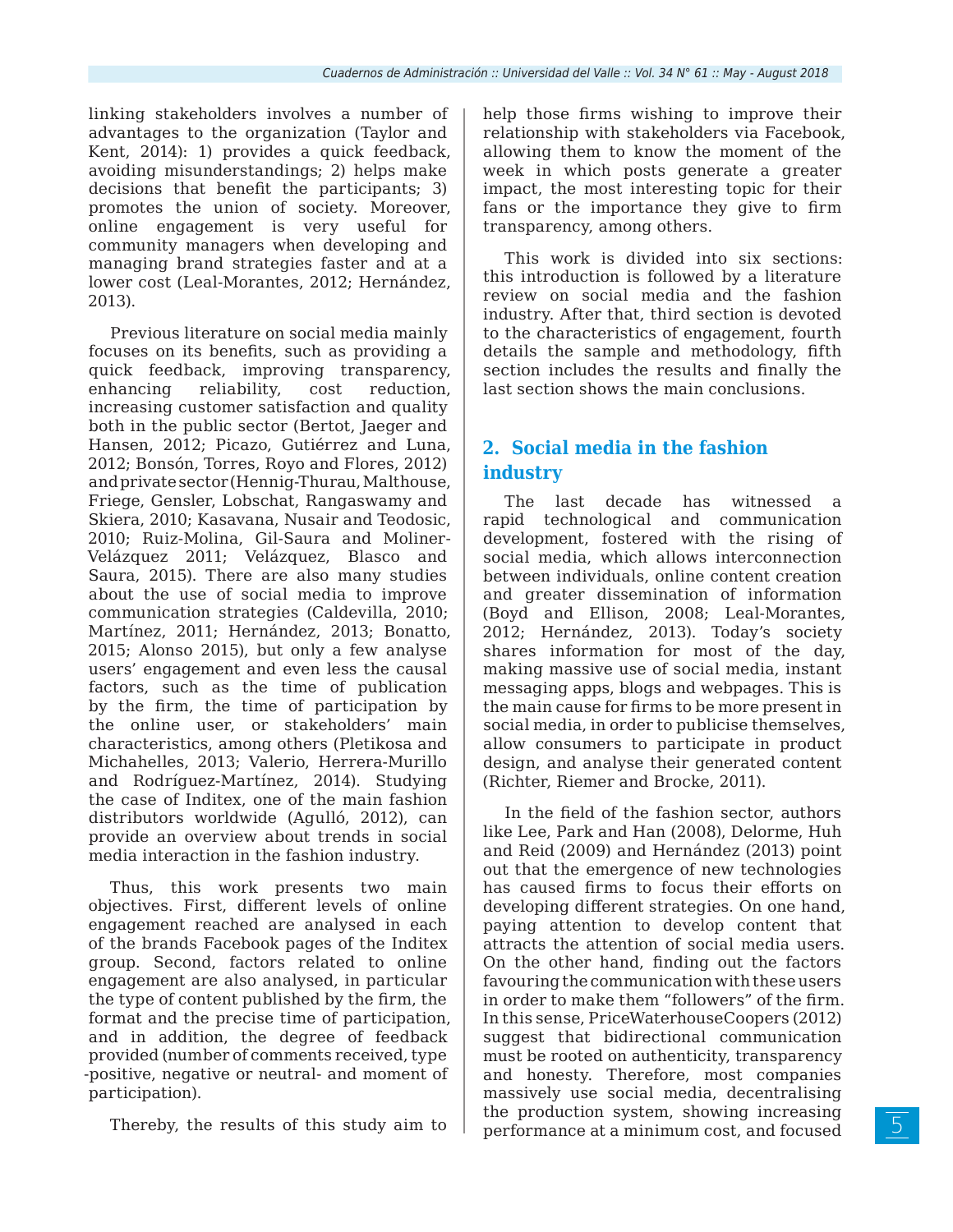on customer proximity through an instant feedback (Castillo, Mendoza and Poblete, 2013). This leads the company to make a continuous communication effort, which in turn provides a competitive advantage since the main stakeholders, such as the customers, identify with firm's actions (Hernández, 2013).

Social platforms stand out among social media in textile and fashion industries to inform repeatedly about new collections, promotions, proposals, brand-promoting celebrities, events or photocall's (Alonso, 2015). Within the social media strategies, firms use content strategy, that is employing videos, graphics and other multimedia elements to tell stories that can resemble their audience, and thus connecting better with different stakeholders (Alarcón, Lorenzo and Constantinides, 2013; Roca, 2015). This type of communication has a great ability to persuade and engage stakeholders, since it conveys greater credibility and reliability (Needleman, 2007; Hernández, 2013). In this sense, Spanish firms do not fall behind, relying increasingly on the benefits provided by social media to reach business success (Alonso, 2015).

Since the use of social media has become fundamental in business, Facebook has become one of the most popular social platforms (Lanz, Fischhof and Lee, 2010; Kasavana et al. 2010), with 1.65 billion people using it each month, 1.09 billion each day and a growth of almost 200 million users per month (Facebook, 2016). Besides being the most attractive social platform for organizations in the use of marketing strategies (Cortado, Chalmeta and Ntim, 2016), Facebook is characterized by facilitating the greatest online engagement of stakeholders through the thanks to the range of direct interactions offered (Pletikosa and Michahelles, 2013). In this sense, Palmer and Koenig-Lewis (2009) state that the organization can find out the needs of consumers using feedback from fans, and even encourage them to participate to a greater extent in the creation of value by generating new ideas.

Regarding social media, previous research has focused on setting a theoretical framework to the concept (Mangold and Faulds, 2009; Berthon, Pitt, Plangger and Shapiro, 2012). Furthermore, different

perspectives were adopted to expand the knowledge in the private sector, such as analysing the structure of the network (Caci, Cardaci and Tabacchi, 2012), users' characteristics (Karl, Peluchette and Schlaegel, 2010; Bhattacharyya, Garg and Wu, 2011), factors influencing customer loyalty to the brand (Jahn and Kunz, 2012), comparisons between the posts published by companies on Facebook and online advertising (De Vries, Gensler and Leeflang, 2012), or privacy and information disclosure (Debatin, Lovejoy, Horn and Hughes, 2009; Krasnova, Gunther, Spiekermann and Koroleva, 2009). Regarding the public sector, several studies analyse whether a greater engagement of citizens in social media improves transparency and increases confidence in the government (Snead, 2013; Sáez-Martín, Haro-de-Rosario and Caba-Perez, 2014, 2015).

Although there is previous literature focused on the Internet as a distribution channel in the textile industry (Martínez and Jiménez, 2006, Martínez, 2011) and, specifically, social media as a two-way communication channel (Hernández, 2013; Alonso, 2015), few studies analyse the stakeholder engagement and the reasons that stimulate public participation in social media to a greater or lesser extent. This gap in the literature motivates this work, in which it is carried out an analysis of the Facebook profiles of Inditex brands, as a tool that can increase stakeholder engagement and likely to have an impact on improving the image of the organization. Inditex is the largest textile group in Europe and second worldwide (Deloitte, 2016).

## **3. Levels and characteristics of engagement**

### *3.1. Like, share, comments and responses*

The primary objective of any company in the use of social media is to achieve a greater engagement of its stakeholders, that is, to achieve a solid, stable and lasting relationship through constant interaction (Sashi, 2012). Therefore, organizations should keep in mind that it is important to know the impact of posts on stakeholders, in the sense of finding out what kind of reactions cause the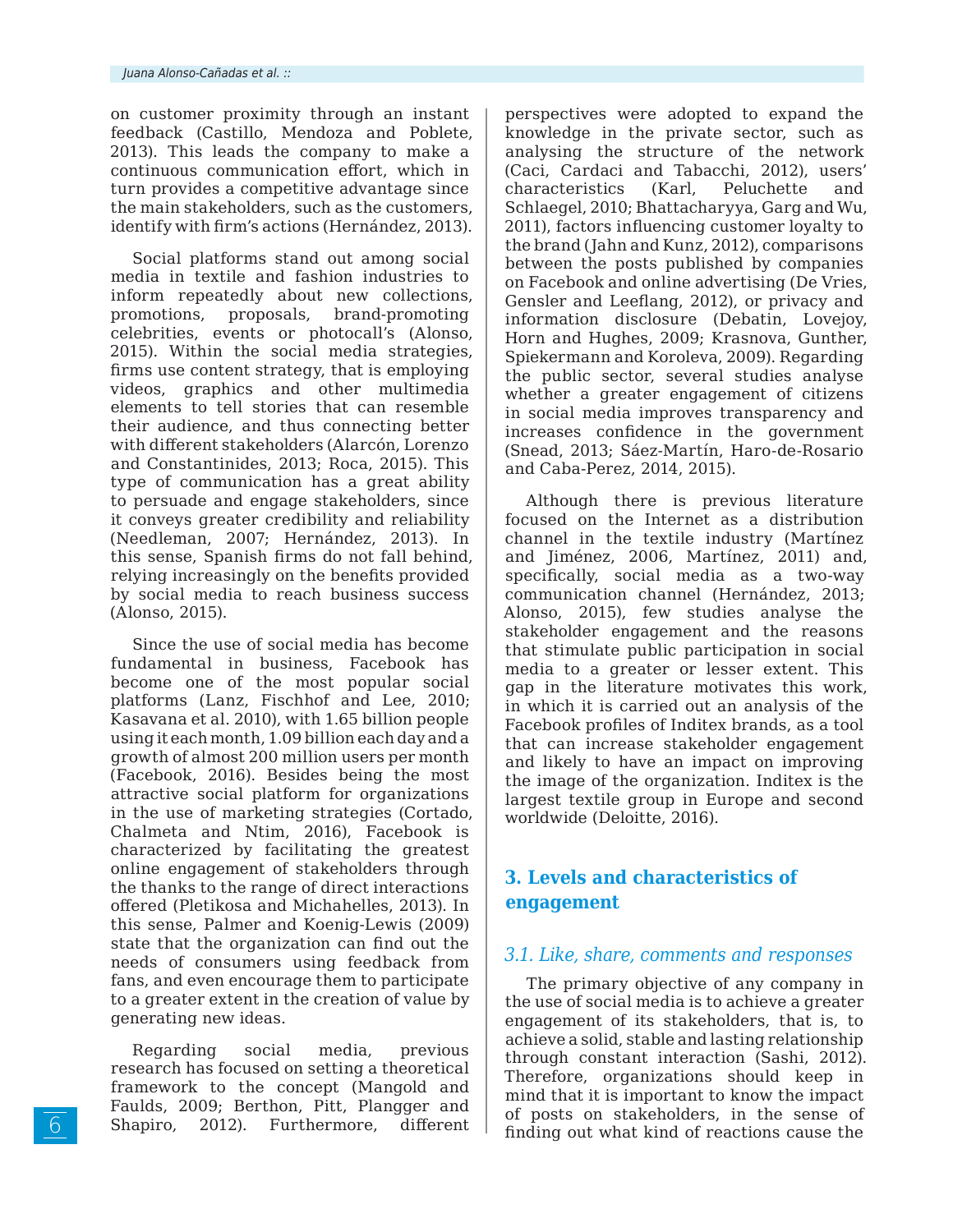information shared by the company, as well as the characteristics that stimulate greater participation.

Thus, it is necessary to analyse the different levels of online engagement that companies are achieving in their social media. In line with the literature, three levels of participation can be identified according to the level of effort and time invested by the user in the use of social media (Gorry and Westbrook, 2011, Bonsón and Ratkai, 2013).

The first level encompasses the actions involving less effort, i.e. just a "click". In the case of Facebook, it concerns the "like" and "share" actions received. Although "likes" involve less commitment, they exert a multiplying effect because of its simple execution, since with a simple "click" the opinion is shown in the list of friends of each user (Bonsón and Ratkai, 2013). In addition, at the end of 2015 Facebook incorporated a series of reactions to the button representing different emotions (like, love, laugh, amazement, sadness and angriness), so as to offer users to express better their opinion regarding a post. In this way, it has been possible to better conclude the type of reaction that each fan has shown about the published information.

"Share" action implies greater implication than "like", giving Facebook the chance to directly share the publication, and also writing an attached comment. The sharing action also shows that the user likes the company / brand and wants to make it known among their Facebook friends. Therefore, there is a viral effect since the shared information is disseminated not only among the contacts of the sender but also among the contacts of the person who has decided to share this information among their friends (Phethean, Tiropanis and Harris, 2015).

The second level considers the number of comments and the number of people who comment. To make a comment, stakeholders dedicate much more effort and at the same time more time than in the first level actions. Therefore, a comment is more relevant when effectively measuring the impact of each publication on stakeholder engagement (Bonsón and Raktai, 2013).

Regarding the third level, it includes the

number of conversations that have arisen between the company-fan and/or between the different stakeholders. The emerged feedback makes this stage the most relevant, in which companies increasingly try to maintain a direct contact with their audience through conversations in the publications. This type of bilateral communication has a relevant and positive impact for the organization since the public feels welcomed, cared for and empowered (Gorry and Westbrook, 2011).

### *3.2. Content, format and moment of participation*

The set of characteristics that enhance higher levels of online engagement are another important point to take into account. In this line, Pletikosa and Michahelles (2013) show that achieving will depend largely on factors such as the content published, the format of the publication or the time of publication.

In regard to the content, Falkinger (2008) points out that content creators have to develop strategies focused on capturing the attention of the navigators. In addition, the content must be adapted according to the channel of dissemination, since it is different to publish on the company official website than in social media (Del Pino-Romero and Castelló-Martínez, 2015). In this sense, community managers are in constant interaction with online users, facilitating resource optimization, since he/she can identify the public needs and develop an adapted and specific content strategy (Guzmán, del Moral, González and Gil, 2013, Valerio *et al.* 2014).

Authors such as Muntinga, Moorman and Smit, (2011) point out that content topics influence the levels of online engagement. In particular, the issued information must be valuable, illustrative, exciting and entertaining, and therefore becoming the organization in a content socializer that positively affect stakeholder engagement (Del Pino-Romero and Castelló-Martínez, 2015).

The format used, such as text, video, photo or link, is also an important factor to consider in promoting interactivity in social media (Pletikosa and Michahelles, 2013). However, not all formats seem to have the same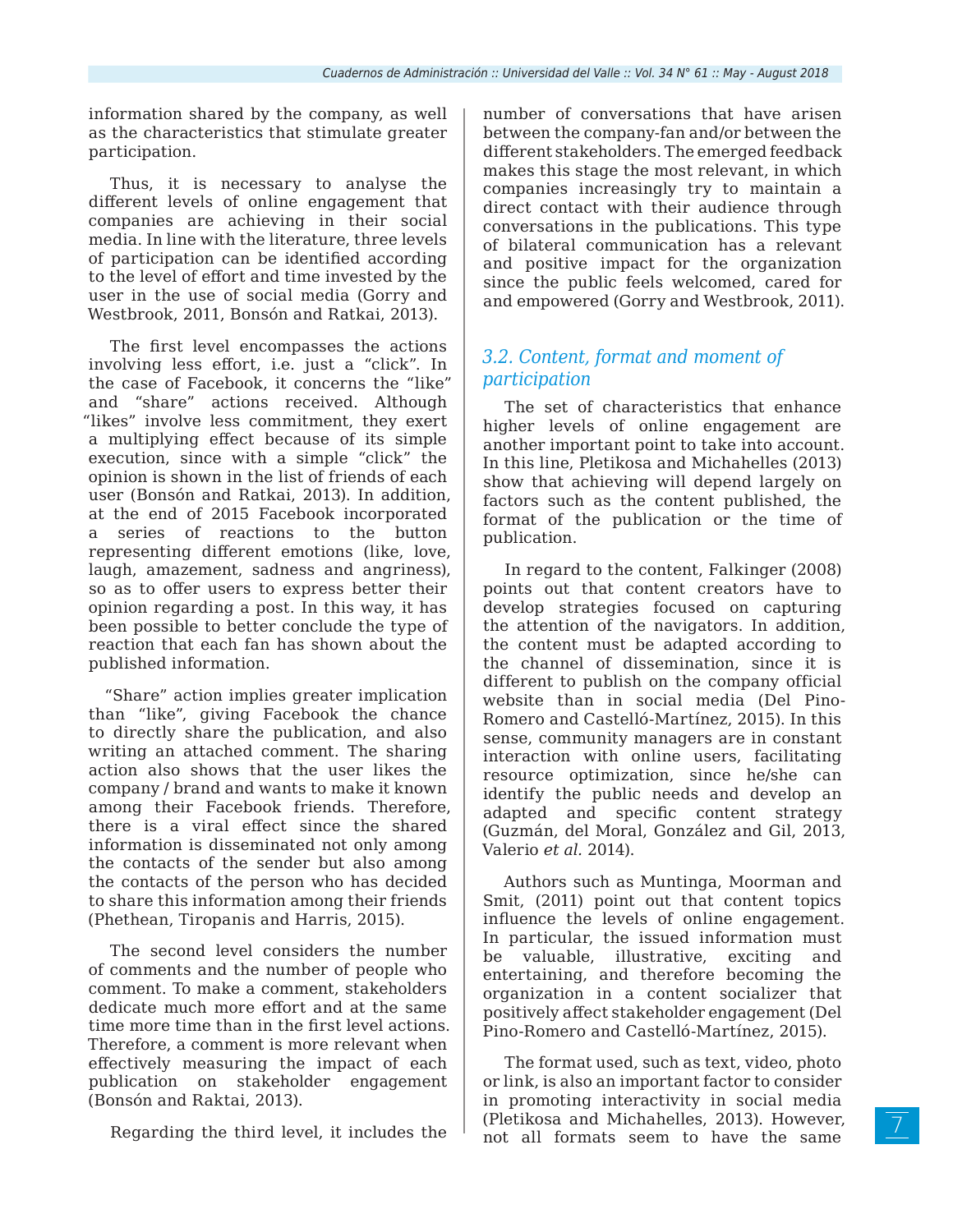|                     | Table 1. The eight Inditex brands and segmentation market        |                                                    |                           |
|---------------------|------------------------------------------------------------------|----------------------------------------------------|---------------------------|
| <b>Brands</b>       | <b>Offerings</b>                                                 | Target age                                         | <b>Year of foundation</b> |
| Zara                | Highly imitative fashion trends at affordable<br>prices.         | Global market, including, woman,<br>man and child. | 1975                      |
| Pull and Bear       | Young urban fashion.                                             | Men and women from teens to<br>early 20'.          | 1991                      |
| Massimo Dutti       | Stylish and sophisticated clothing.                              | Men and women from 30 upwards.                     | 1991                      |
| Berksha             | More daring and provocative urban fashion<br>than Pull and Bear. | Mainly women from 13 to 25.                        | 1998                      |
| <b>Stradivarius</b> | Informal cutting-edge design.                                    | Women from 16 to 30.                               | 1999                      |
| Oysho               | Casual outerwear, accessories, and<br>sportswear.                | Women from 10 to 30.                               | 2001                      |
| Zara Home           | Updated home décor and linen reflecting the<br>latest trends.    | Men and women from mid-20's<br>onwards.            | 2003                      |
| Uterqüe             | Premium accessories and elegant top-quality<br>women's clothing. | Women from 22 to over 40.                          | 2008                      |
|                     | Source: Authors' own elaboration based on Vincent et al. 2013.   |                                                    |                           |

influence on online engagement. Previous authors state that some texts negatively affect the level of online participation when they reach a certain length. However, those posts with images tend to be more effective in awakening active participation in social media (Valerio *et al.* 2014).

Finally, it is also worth noting the time of participation in a publication, because if the organization publishes at a time when users do not usually connect, it can lose much visibility, and therefore reduce the possibilities of interaction (Hyder, 2012). Therefore, it is essential to know some other aspects, such as the time and day of the week in which the target stakeholders are more conducive to interact with the company (Valerio, *et al.* 2014).

### **4. Methodology**

### *4.1. Sample*

8

This study is focused on the Inditex Group, which is one of the world's leading and fastest growing fashion producer and retailer. In line with Fashion United Top 100 Index<sup>1</sup> Inditex Group is the third largest listed company within the apparel and fashion industry. Being a large industry influencer, the findings of this study could help to

identify possible trends in the textile sector regarding stakeholders engagement in social media (Mazaira, González and Avendaño, 2003; Tudó, Hernández and López, 2013; de Jorge and Rojas, 2016.

As shown in Table 1, Inditex Group holds eight retail brands that target different customer segments. Hence, by analysing this business group, it could be possible to observe how different public target (different age, groups and fashion styles) engage with social media of fashion companies.

A study period of one month was considered suitable for this analysis in line with similar studies focused on social media information (Nah and Saxton, 2013). Specifically, the study was conducted in March 2016. The month was chosen randomly as there was no specific political or social situation affecting Inditex Group politics when the research process began.

### *4.2. Descriptive analysis: levels of online engagement and characteristics*

The first goal of this study is to analyse the different levels of online engagement attained by the Inditex Group via social media. To this end, secondary data were used from Facebook pages, as well as the classification shown in the literature review (Section 3.1).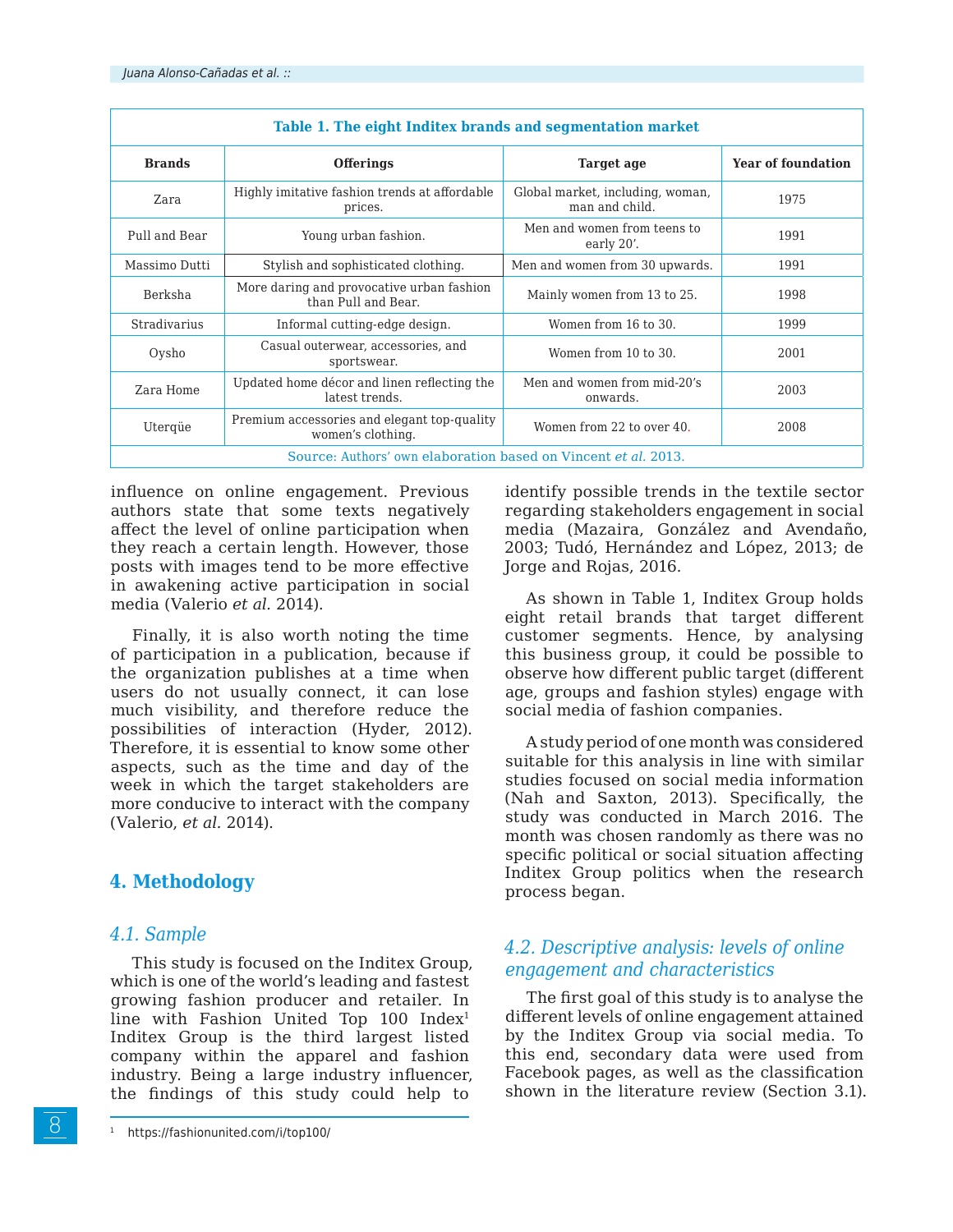|                    |                    |                          |          |              |           |                          | Table 2: Total and average values of online engagement |                |           |                          |                     |                          |          |                          |           |                          |       |
|--------------------|--------------------|--------------------------|----------|--------------|-----------|--------------------------|--------------------------------------------------------|----------------|-----------|--------------------------|---------------------|--------------------------|----------|--------------------------|-----------|--------------------------|-------|
|                    | VARIABLE           |                          |          |              |           |                          |                                                        |                |           | <b>BRAND</b>             |                     |                          |          |                          |           |                          |       |
|                    |                    |                          | Zara     |              | Pull&Bear |                          | Massimo Dutti                                          | <b>Bershka</b> |           |                          | <b>Stradivarius</b> | Oysho                    |          | Zara Home                |           | Uterqüe                  |       |
|                    | Posts              |                          | $\infty$ |              | 30        |                          | 25                                                     | 14             |           |                          | $\overline{31}$     | $\mathbf{\mathfrak{S}}$  |          | $\circ$                  |           | 15                       |       |
|                    |                    | <b>Total</b>             | Mean     | <b>Total</b> | Mean      | Total                    | Mean                                                   | <b>Total</b>   | Mean      | <b>Total</b>             | Mean                | <b>Total</b>             | Mean     | <b>Total</b>             | Mean      | <b>Total</b>             | Mean  |
| LEVEL 1            | Like               | 16,804                   | 2,101    | 6,824        | 227.47    | 17,919                   | 716.76                                                 | 7,922          | 565.86    | 51,217                   | 1,652.16            | 3,807                    | 1,269    | 5,864                    | 977.33    | 1,397                    | 93.13 |
|                    | Love               | 338                      | 42.25    | 84           | 2.80      | 309                      | 12.36                                                  | 219            | 15.64     | 949                      | 30.61               | 163                      | 54.33    | 152                      | 25.33     | $40$                     | 2.67  |
|                    | Amazement          | $16\,$                   | 2.00     | $\circ$      | 0.20      | $12\,$                   | 0.48                                                   | 4              | 0.29      | $\infty$                 | 0.26                | $\mathbb{C}^2$           | $0.67\,$ | $\sim$                   | 0.33      | $\circ$                  | 0.00  |
|                    | Laugh              | $30\,$                   | 3.75     | 4            | 0.13      | $\circ$                  | 0.36                                                   | $\mathbb O$    | 0.64      | $44$                     | 1.42                | $\sim$                   | $1.00\,$ | $12\,$                   | 2.00      | $\overline{\phantom{a}}$ | 0.07  |
|                    | Sadness            | $\overline{\phantom{0}}$ | 0.13     | $\circ$      | 0.00      | $\circ$                  | 0.00                                                   | $\circ$        | 0.00      | $\circ$                  | 0.00                | $\circ$                  | 0.00     | $\mathbb{Z}$             | 0.33      | $\circ$                  | 0.00  |
|                    | Angriness          | $12\,$                   | 1.50     | 4            | 0.13      | $\overline{\phantom{0}}$ | $0.04\,$                                               | $\overline{5}$ | 0.36      | $\overline{\phantom{a}}$ | 0.23                | $\overline{\phantom{0}}$ | 0.33     | $\overline{\phantom{0}}$ | $0.17\,$  | $\circ$                  | 0.00  |
|                    | Share              | 764                      | 95.50    | 89           | 6.30      | 1,380                    | 55.20                                                  | 158            | 11.29     | 985                      | 31.77               | 65                       | 21.67    | 751                      | 125.17    | 54                       | 3.60  |
| LEVEL <sub>2</sub> | No of comments     | 465                      | 58.13    | 231          | 7.70      | 248                      | 9.92                                                   | 134            | 9.57      | 511                      | 16.48               | $43\,$                   | 14.33    | 97                       | $16.17\,$ | $14\,$                   | 0.93  |
|                    | No of commentators | 450                      | 56.25    | 234          | $7.80\,$  | 240                      | 9.60                                                   | 141            | $10.07\,$ | 565                      | 18.23               | 54                       | 18.00    | 108                      | 18.00     | $14\,$                   | 0.93  |
| LEVEL <sub>3</sub> | Company-Fan        | $\overline{71}$          | 8.88     | 19           | 0.63      | $\circ$                  | 0.24                                                   | 58             | 4.14      | 94                       | 3.03                | $\circ$                  | 0.00     | $\circ$                  | 0.00      | $\overline{\phantom{0}}$ | 0.07  |
|                    | Fan-Fan            | 29                       | 3.63     | 16           | 0.53      | 15                       | 0.60                                                   | $12\,$         | 0.86      | $\sqrt{8}$               | 2.81                | $\mathbb{N}$             | $0.67\,$ | $\Gamma$                 | 2.83      | $\overline{\phantom{0}}$ | 0.07  |
|                    |                    |                          |          |              |           |                          | Source: Author's own elaboration.                      |                |           |                          |                     |                          |          |                          |           |                          |       |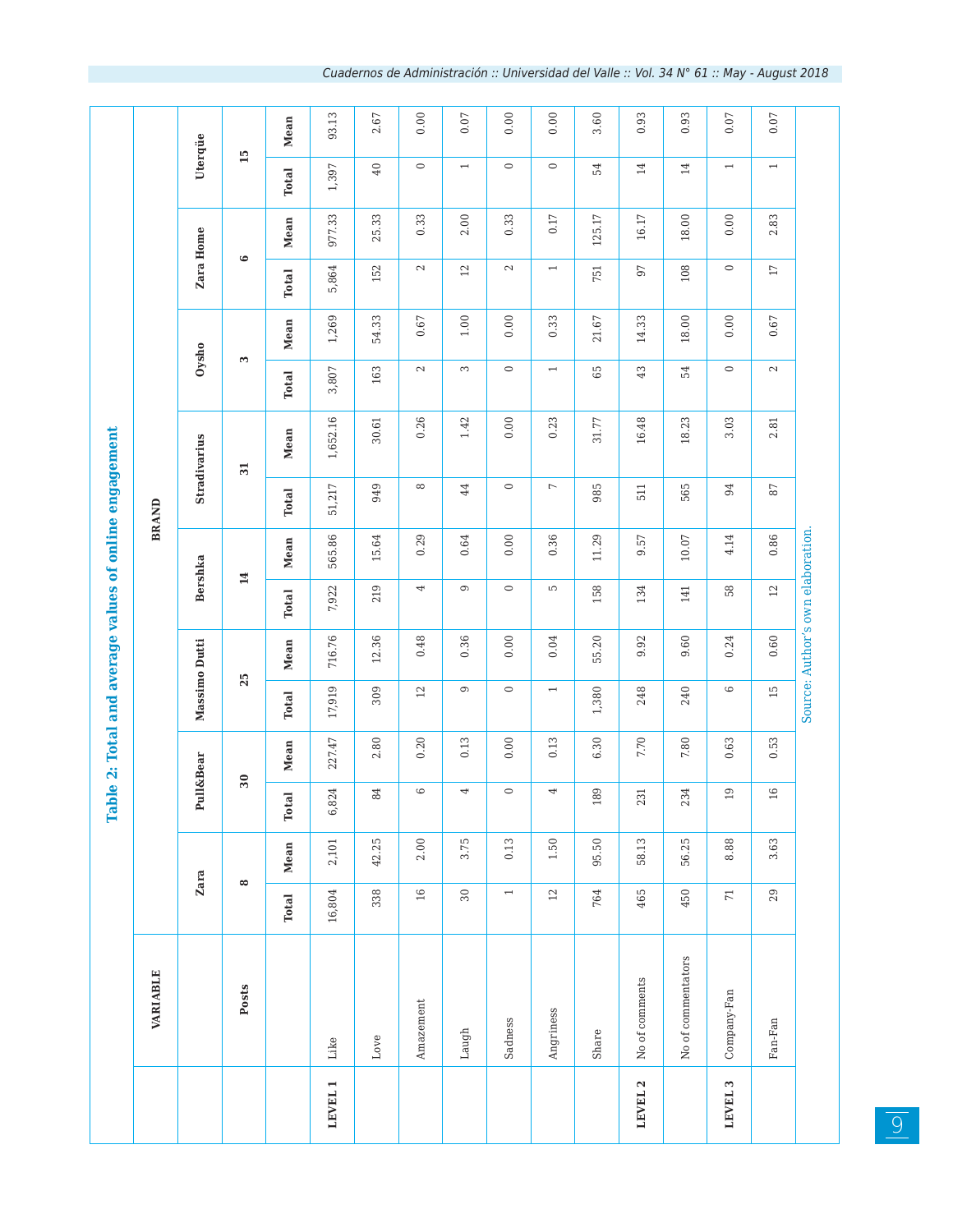In particular, the "likes" and "shares" were classified within level 1, the "comments" and "commentators" in level 2, and "replies", both from the organization and from stakeholders, in level 3. Monthly total values and average values for each post were analysed in Table 2.

Regarding the second objective of this paper, the analysis of characteristics that stimulate the engagement generated in the social media of Inditex Group was carried out via content analysis. This content analysis was based on those publications that received a comment and thus reached a second level of online engagement. Content analysis is based on the literature review available in Section 3.2, in particular regarding the content published by the company, the format used and the moment when the post is published. Likewise, in order to go further on the type of reaction received, the feedback received is analysed using three responses (positive, negative and neutral), in line with Labianca and Brass (2006), as well as the moment of engagement (Table 3).

Data collection was performed mainly using a software developed ad-hoc, which allows to extract data available from Facebook pages by using queries based on Power Query M language to Facebook Graph API. Nevertheless, the post contents were analysed using two coders and an inductive content analysis. The differentiation between the types of responses was carried out by the same researchers. In order to avoid coding ambiguities, several meetings were carried out among coders and the rest of researchers of this study.

### **5. Results**

### *5.1. Levels of online participation*

Table 2 presents the results concerning the levels of online participation, with 184 posts analysed. Focusing on each of the brands that encompasses the Inditex group, it can be noticed that Stradivarius, Pull & Bear and Massimo Dutti show higher levels of activity in their social media profiles, publishing almost one post per day. In contrast, Oysho, Zara Home and Zara display the lowest values.

Regarding the first level of online engagement, and analysing the interactions via "likes", results indicate that, in general terms, it is the most used interaction, clearly surpassing other types of interaction. Results also seem to indicate that the highest engagement obtained at this level is not related to greater post activity. For instance, Stradivarius has received 1,652 likes on average in its 31 posts, whereas Zara gets 2,101 likes per post with very low level of activity (8 posts during the analysed month). Similar figures can be found in the other variable of this level, "share". Posts from both Zara Home and Zara are shared by a greater number of followers (125 and 95 times per post respectively) despite their low level of activity (6 and 8 publications respectively), compared to 31 times on average in the case of Stradivarius. This could be due to the fact that Zara has a wider market segment than the other brands of the group (women and men of different ages, as well as children). Besides, it is the first brand created by Inditex, it has been longer in the market the longest and therefore its posts have a greater impact.

Concerning the second level of online engagement, Stradivarius again receives the largest number of comments and involves the largest number of stakeholders (511 comments and 565 people commenting). However, the largest online participation for each post, on average, is achieved by Zara, with 58 comments and 56 commentators. Pull & Bear or Massimo Dutti figures are remarkable, since both brands do not reach higher levels of engagement at this level even though publishing a greater number of posts. Again, the interest generated by Zara is evident due to its extensive range of products for an equally broad target audience. Likewise, the higher engagement achieved by Stradivarius in global terms could be due to the fact that its target audience consists of adolescent and young women. This collective daily use web technologies on a daily basis and hence it seems that they use Facebook as a place to write about their experiences with such brand.

Finally, at the third level, where the conversations generated between the company and its stakeholders or between stakeholders are analysed, it could be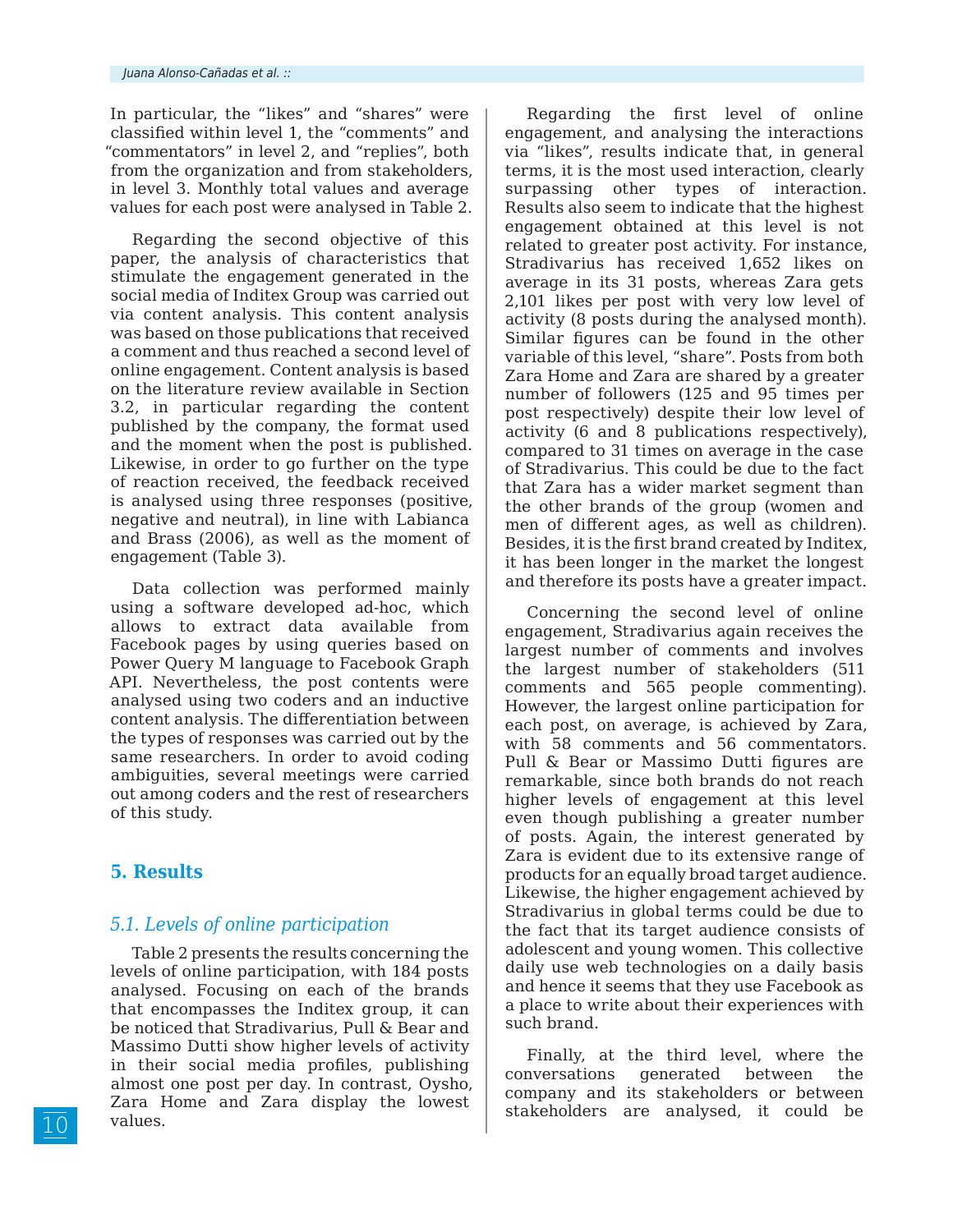|                                           |                          |        | Tabl                     | $\bullet$       |                     | 3: Analysis of the engagement online characteristics |                          |                |                          |              |                          |        |                          |           |                          |        |
|-------------------------------------------|--------------------------|--------|--------------------------|-----------------|---------------------|------------------------------------------------------|--------------------------|----------------|--------------------------|--------------|--------------------------|--------|--------------------------|-----------|--------------------------|--------|
|                                           | Zara                     |        | Pull&B                   | ear             |                     | Massimo Dutti                                        |                          | <b>Bershka</b> |                          | Stradivarius |                          | Oysho  |                          | Zara Home | Zara Home                |        |
| Post publication                          | ∞                        |        | $30\,$                   |                 |                     | 25                                                   |                          | 14             | $\overline{31}$          |              |                          | S      |                          | $\bullet$ |                          | ഥ      |
|                                           | <b>Total</b>             | $\%$   | <b>Total</b>             | ళ               | Total               | వ్                                                   | Total                    | ℅              | Total                    | వ్           | Total                    | వ్     | <b>Total</b>             | ℅         | Total                    | వ్     |
| Content                                   |                          |        |                          |                 |                     |                                                      |                          |                |                          |              |                          |        |                          |           |                          |        |
| Sales                                     | $\circ$                  | 0.00   | $\circ$                  | 0.00            | $\circ$             | 0.00                                                 | $\circ$                  | 0.00           | S                        | 9.68         | $\circ$                  | 0.00   | 4                        | 66.67     | $\circ$                  | 0.00   |
| Tutorials                                 | $\mathbf{c}$             | 25.00  | S                        | 16.67           | $\overline{ }$      | 28.00                                                | 3                        | 21.43          | 23                       | 74.19        | $\overline{\phantom{0}}$ | 33.33  | $\sim$                   | 33.33     | $\circ$                  | 0.00   |
| Draws                                     | $\circ$                  | 0.00   | $\overline{\phantom{0}}$ | 3.33            | $\circ$             | 0.00                                                 | $\sim$                   | 14.29          | $\circ$                  | 0.00         | $\circ$                  | 0.00   | $\circ$                  | 0.00      | $\circ$                  | 0.00   |
| Participation                             | $\circ$                  | 0.00   |                          | 3.33            | $\circ$             | 0.00                                                 | $\circ$                  | 0.00           | $\circ$                  | 0.00         | $\circ$                  | 0.00   | $\circ$                  | 0.00      | $\circ$                  | 0.00   |
| New collections                           |                          |        |                          |                 |                     |                                                      |                          |                |                          |              |                          |        |                          |           |                          |        |
| Woman                                     | S                        | 37.50  | $\Xi$                    | 36.67           | $\infty$            | 32.00                                                | S                        | 35.71          | 4                        | 12.90        | $\sim$                   | 66.67  | $\circ$                  | 0.00      | 12                       | 80.00  |
| Man                                       | $\overline{\phantom{0}}$ | 12.50  | 5                        | 16.67           | 4                   | 16.00                                                | $\overline{\phantom{0}}$ | 7.14           | $\circ$                  | 0.00         | $\circ$                  | 0.00   | $\circ$                  | 0.00      | $\circ$                  | 0.00   |
| Child                                     | $\overline{\phantom{0}}$ | 12.50  | $\circ$                  | 0.00            | $\sim$              | 8.00                                                 | $\circ$                  | 0.00           | $\circ$                  | 0.00         | $\circ$                  | 0.00   | $\circ$                  | 0.00      | $\circ$                  | 0.00   |
| Others                                    | $\overline{\phantom{0}}$ | 12.50  | $\overline{ }$           | 23.33           | 4                   | 16.00                                                | S                        | 21.43          | $\overline{\phantom{0}}$ | 3.23         | $\circ$                  | 0.00   | $\circ$                  | 0.00      | S                        | 20.00  |
| Format                                    |                          |        |                          |                 |                     |                                                      |                          |                |                          |              |                          |        |                          |           |                          |        |
| $_{\rm Text}$                             | $\overline{\phantom{0}}$ | 12.50  | 29                       | 96.67           | 25                  | 100.00                                               | 14                       | 100.00         | $\overline{31}$          | 100.00       | S                        | 100.00 | 4                        | 66.67     | S                        | 86.67  |
| Link                                      | $\circ$                  | 75.00  | 26                       | 86.67           | 21                  | 84.00                                                | $\overline{4}$           | 100.00         | 30                       | 96.77        | S                        | 100.00 | S                        | 50.00     | S                        | 86.67  |
| Video                                     | $\circ$                  | 0.00   | $\overline{ }$           | 23.33           | $\mathcal{C}$       | 8.00                                                 | 2                        | 14.29          | $\circ$                  | 0.00         | $\circ$                  | 0.00   | $\circ$                  | 0.00      | $\circ$                  | 0.00   |
| Photo                                     | $\infty$                 | 100.00 | 23                       | 76.67           | 23                  | 92.00                                                | 12                       | 85.71          | $30\,$                   | 96.77        | S                        | 100.00 | 6                        | 100.00    | 5                        | 100.00 |
| Time of publication                       |                          |        |                          |                 |                     |                                                      |                          |                |                          |              |                          |        |                          |           |                          |        |
| Weekdays                                  | 5                        | 62.50  | 28                       | 93.33           | $\frac{8}{10}$      | 72.00                                                | 14                       | 100.00         | 22                       | 70.97        | $\mathbb{N}$             | 66.67  | 4                        | 66.67     | 12                       | 80.00  |
| Weekend                                   | 3                        | 37.50  | $\mathbb{C}^2$           | 6.67            | $\overline{ }$      | 28.00                                                | $\circ$                  | 0.00           | Θ                        | 29.03        | $\overline{ }$           | 33.33  | $\mathbf{C}$             | 33.33     | 3                        | 20.00  |
| <b>Comments on posts</b>                  | <b>Total</b><br>465      | $\%$   | <b>Total</b><br>231      | ళ               | <b>Total</b><br>248 | ళ                                                    | <b>Total</b><br>134      | ℅              | <b>Total</b><br>511      | ℅            | <b>Total</b><br>43       | ಸಿ     | <b>Total</b><br>97       | ℅         | <b>Total</b><br>14       | ℅      |
| Type of comment                           |                          |        |                          |                 |                     |                                                      |                          |                |                          |              |                          |        |                          |           |                          |        |
| Positive                                  | 212                      | 45.59  | 200                      | 86.58           | 162                 | 65.32                                                | 111                      | 82.84          | 467                      | 91.39        | 39                       | 90.70  | 88                       | 90.72     | 13                       | 92.86  |
| Negative                                  | 114                      | 24.52  | $17\,$                   | 36<br>V,        | 36                  | 52<br>14.                                            | $\supseteq$              | 7.46           | 23                       | 50<br>4.     | $\mathbf{C}$             | 4.65   | $\overline{\phantom{0}}$ | 1.03      | $\circ$                  | 0.00   |
| Neutral                                   | 139                      | 29.89  | 14                       | .06<br>$\circ$  | $50\,$              | 20.16                                                | 13                       | 0.70           | 21                       | 4.11         | $\mathbb{C}^2$           | 4.65   | $\infty$                 | 8.25      | $\overline{\phantom{0}}$ | 7.14   |
| Moment of publication                     |                          |        |                          |                 |                     |                                                      |                          |                |                          |              |                          |        |                          |           |                          |        |
| Weeday                                    | 348                      | 74.84  | 216                      | 93.51           | 173                 | 69.76                                                | 92                       | 68.66          | 409                      | 80.04        | $\overline{\phantom{a}}$ | 16.28  | 61                       | 62.89     | $\Xi$                    | 78.57  |
| Weekend                                   | 117                      | 25.16  | $\overline{15}$          | .49<br>0        | 75                  | 30.24                                                | 42                       | 31.34          | 102                      | 19.96        | 36                       | 83.72  | 36                       | 37.11     | S                        | 21.43  |
| In the morning (9 <sup>99-1399</sup> )    | 54                       | 11.61  | $\overline{01}$          | .23<br>$\infty$ | 32                  | 12.90                                                | $\Xi$                    | 8.21           | 73                       | 14.29        | 13                       | 30.23  | 26                       | 26.80     | $\mathbb{C}^2$           | 14.29  |
| In the afternoon (13 <sup>22-2122</sup> ) | 212                      | 45.59  | 107                      | 46.32           | 105                 | 42.34                                                | 58                       | 43.28          | 189                      | 36.99        | $\overline{15}$          | 34.88  | 33                       | 34.02     | $\circ$                  | 42.86  |
| Night (2199-999)                          | 199                      | 42.80  | 105                      | 45.45           | 111                 | 44.76                                                | 65                       | 48.51          | 249                      | 48.73        | 15                       | 34.88  | 38                       | 39.18     | $\circ$                  | 42.86  |
|                                           |                          |        |                          |                 |                     | Source: Author's own elaboration.                    |                          |                |                          |              |                          |        |                          |           |                          |        |

11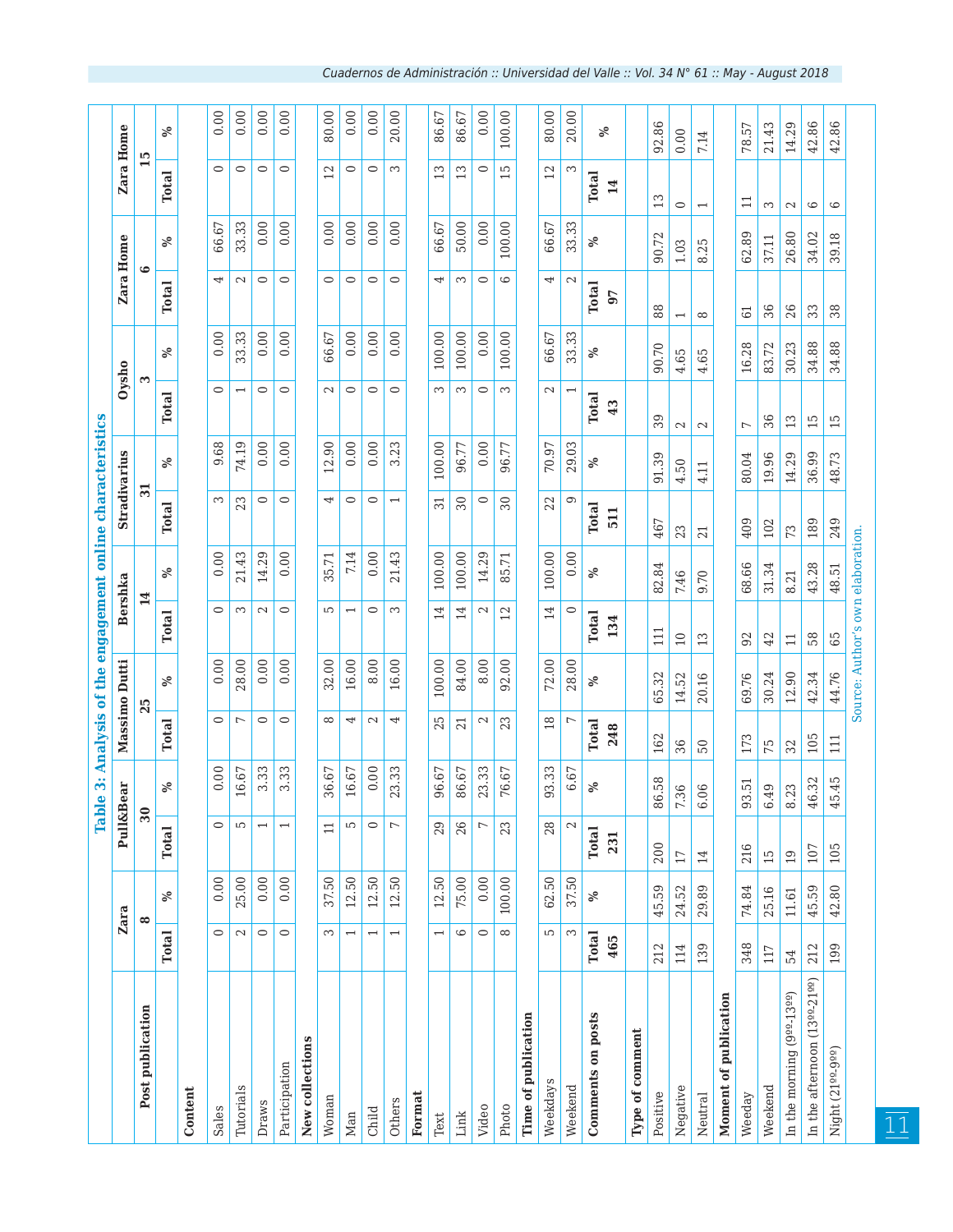noticed that there are few responses to the comments from stakeholders. Regarding the conversations started by the company with its stakeholders, Zara stands out on average (almost 9 per post) and Stradivarius at the global level (94). On the contrary, Oysho or Zara Home do not respond to the stakeholders' comments. Among the conversations initiated by its stakeholders, those that interact on the Facebook of Zara, Stradivarius and Zara Home stand out, with about 3 media conversations per post.

Uterqüe exhibits the worst values in all levels of engagement. The youngest brand of the Inditex Group has not managed that women from 22 to over 40 years old dare to publish their thoughts on what they feel or think about this accessories brand.

#### *5.2. Characteristics of online participation*

In order to meet the second goal of this work (Table 3), results from content, format and moment of publication of the post have been explored. Then, the results derived from stakeholders' participation, namely the type of comment and the moment of participation, have also been analysed.

Five topics have been identified to differentiate the content of the posts that generate a level 2 of engagement. Among them, publications with new women's collections and tutorials are stakeholders' preferred topics when choosing to engage in the social media of Inditex companies. In particular, Zara, Pull & Bear, Massimo Dutti and Bershka dedicate around 30% of their publications to this kind of content. The case of Uterqüe is striking, since almost every post is centred on the announcement of new women's collection (80% of the post analysed). To a lesser extent, tutorials also arouse some interest. In the case of Stradivarius, tutorials account for more than 70% of its content, in contrast with 20-30% in the rest of the companies. Hence, the results show that despite the fact that men's fashion is included in the segment market targeted of Inditex, the brands that attain higher levels of stakeholders' online engagement are those that devote their posts to women's fashion. In particular, the posts with level 2 interactions are those that publish new woman collections and tutorials and tips of beauty and fashion.

Since February is the month just after January sales, another topic identified in the publications with level 2 online engagement was "sales". In this regard, it is worth noting that only Stradivarius and Zara Home announce the offers that remain available. This finding could be due to the low purchasing power of Stradivarius´s client profile, mainly teenagers and young women. In the case of Zara Home, they continue with the offers after the sales period, since home décor could be a secondary preference after other personal needs (clothes, footwear, accessories...).

Concerning the format, different types can be found combining in the same publication. Results show that texts accompanied by photographs and links have been the most successful formats, which usually lead to the webpage of the firm. Videos are the least chosen option in the posts that have received a level 2 of engagement. As can be observed in Table 3, it could be highlighted that Pull & Bear that devotes 23% to this format in its published posts. Therefore, it seems that, regardless of age and fashion style, online users participate in the social media of fashion brands when the information is sent using various formats and thus being as complete as possible.

The moment in which the company decides to send the publication is of great relevance, since it will depend on the availability of its stakeholders so that they can participate actively in the information published by the company. The results show that companies are more active during the week, with publications exceeding 60% in general terms. Weekend posts are less in number and remain around 30%. In this sense, it can be seen that Bershka has not followed the policy of publishing on weekends during February, and Pull & Bear has done so but in a much smaller proportion compared to the total of the posts, making 7% of the postings on the weekend. Apparently, Inditex brands consider that their target audience is more active in social media during the week than in the weekend, and therefore, they use their communication strategy during working days.

Analysing post comments it can be stated that these tend to be positive, exceeding 45% of the total comments. Specifically, Zara is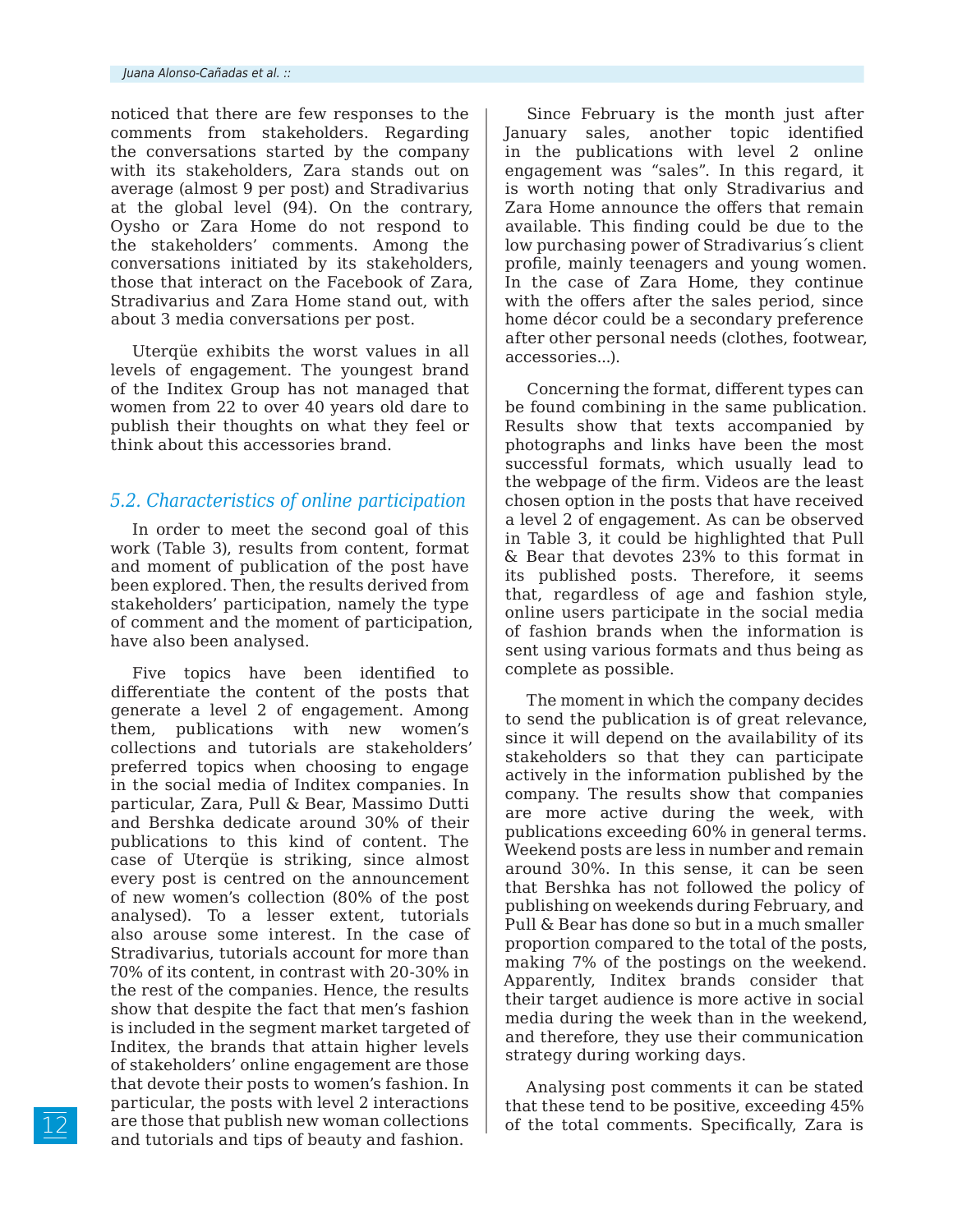in the lower limit, getting a 25% of negative comments, and being the extreme thinness of the models and child labour in Asia the most controversial issues. Comments have classified as neutral when Facebook users name other users to see the publication. As can be observed, the viral effect produced by citing a friend to see the publication only benefits Zara with 30%, followed by Massimo Dutti with 20% neutral comments. The rest of the brands obtain results below 10% in this regard. Again, Zara's online activity encourages a higher number of all kind of comments, since its customer base is widely diverse.

Regarding the moment in which stakeholders participate, findings show that working days are the most active, since almost all companies, except Oysho (16% vs. 84%), exceed 60% of participation. Even so, it is worth highlighting the case of Massimo Dutti or Zara Home, which experiment higher levels of participation throughout the weekend, possibly because the user profile (male and female adult clients) use social media to a greater extent in their free time than as a tool for daily communication.

Finally, relative to the part of the day, evenings and nights are the preferred moments to interact in the Facebook profiles, leaving the morning with the least participation.

### **6. Discussion and conclusions**

In this study we analyse the communication practices carried out by the Inditex group brands through their Facebook profiles. On the one hand, it is intended to determine what is the level of online engagement attained by the different companies that integrate the group and, on the other hand, what type of content, format and in what moments of time brands reach higher levels of stakeholder participation. The purpose of these study is to identify possible trends in the use of social media in the fashion sector.

With respect to the different levels of participation analysed, it is worth noting the company's greater online activity does not necessarily entail the highest levels of engagement. This study supports previous results from similar studies but focused on

the public sector (Bonsón, Royo and Ratkai, 2017) and non-profit entities (Nah and Saxton, 2013). A good example could be the case of Zara. With only 8 posts, the brand has managed to achieve, on average, the highest values of engagement in all the levels studied. However, it must be considered that Zara's target market encompasses large and different segments, which makes it possible to communicate with many stakeholders in social media, and thus achieve greater participation.

On the other hand, it is observed that the contents about new collections of women clothing and the tutorials are the topics that arouse more interest, referred to the higher level of effort used by stakeholders (via comments and responses). Therefore, despite the fact that the Inditex group addresses both men and women in its target audience, it seems that female fashion is the one that generates the greater online engagement.

Regarding the format, the obtained data indicate that users demand publications with text accompanied by a photograph and a link to the website of the firm. The benefits of combining different formats is in line with previous studies that indicate that an entertaining and informative content enhance engagement (Muntinga *et al.* 2011; Pletikosa and Michahelles, 2013), and that the information offered by the organization has to instruct, thrill and offer value (Del Pino-Romero and Castelló-Martínez, 2015).

Finally, it is shown that, in general terms, the greatest interaction occurs during the days of the week and in night hours, regardless of the age and fashion style. Thus, coinciding with similar studies focused on colleges and universities (Golder, Wilkinson and Huberman, 2007) and fast-moving consumer goods (Pletikosa and Michahelles, 2013), people tend to participate more proactively in social media once work/ study day is over. However, the community managers of fashion stores that address an audience from forty upward should also be attentive to the weekends' publications.

This study has several limitations, which provide directions for further research. To this respect, an online survey on the fans' perceptions about the content and the time of publication could be considered. Likewise,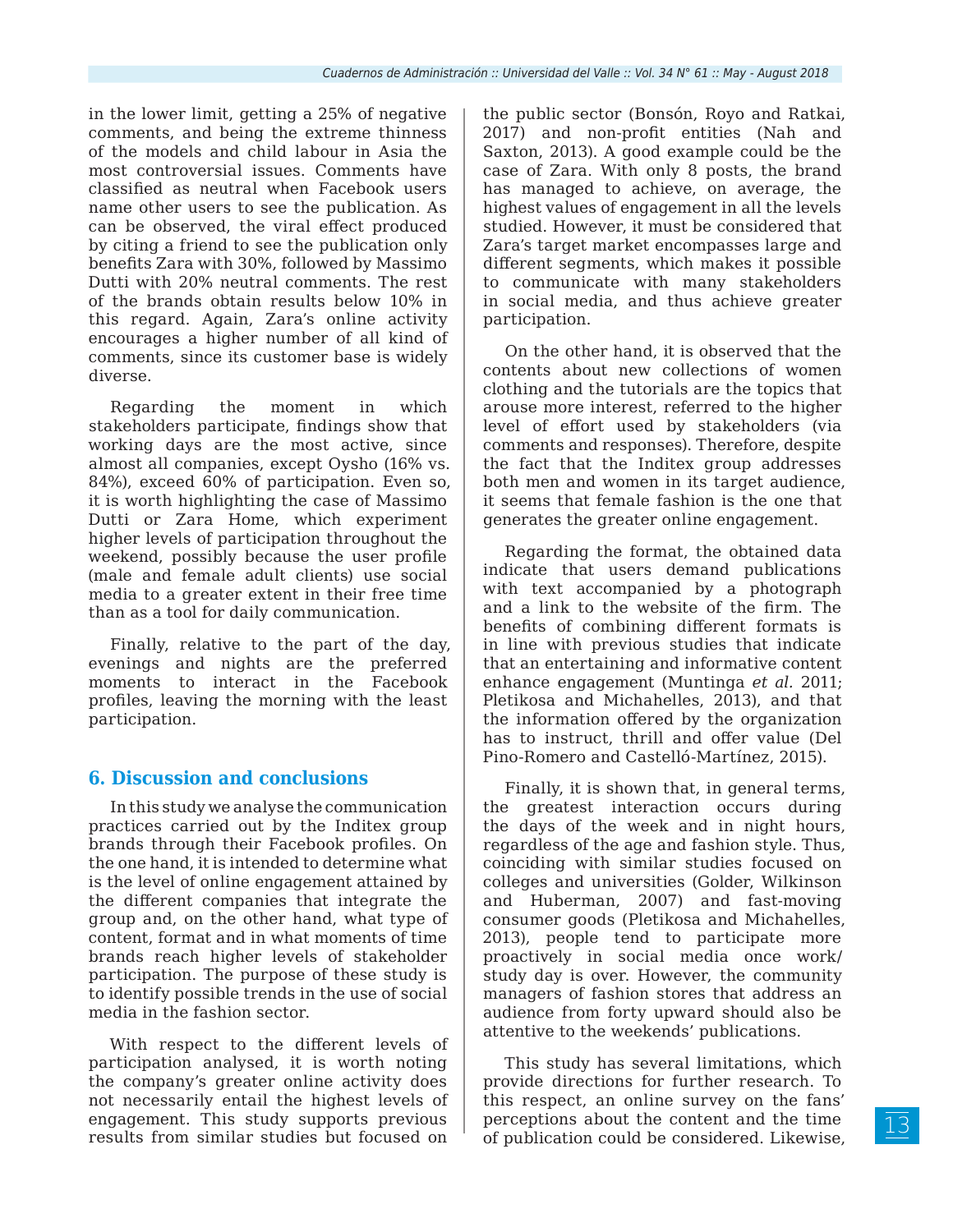it would be interesting to support the results obtained empirically, including another type of external factors that could exert an influence on engagement, such as the political, economic and cultural context of the firm's headquarters country or region, or even where its manufacturing facilities are placed. Another interesting branch of research could be to carry out a comparative study between the Inditex group and any other smaller group in the sector, to analyse the results and determine whether the Inditex group guidelines lead the communication trends on social media in the fashion sector.

#### **7. References**

- Agulló, I. (2012). Producir y consumir: la logística, clave del éxito de una cadena de moda. *Política y Sociedad*, *49*(1), 179-191.
- Alarcón, M. C., Lorenzo, C., & Constantinides, E. (2013). Application of Social Media Tools by Retailers. In Y. L. Eldon, S. Loh, C. Evans, & F. Lorenzi (Eds.), *Organizations and Social Networking: Utilizing Social Media to Engage Consumers*. Hershey, USA: IGI Global.
- Alonso, M. (2015). Las redes sociales como canal de comunicación de las marcas de moda españolas: el caso de Zara, Mango y El Corte Inglés. *Index Comunicación, 1*(5), 77-105.
- Berthon, P. R., Pitt, L. F., Plangger, K., & Shapiro. D. (2012). Marketing meets Web 2.0, social media, and creative consumers: implications for international marketing strategy. *Business Horizons*, *55*(3), 261-271.
- Bertot, J. C., Jaeger, P. T., & Hansen, D. (2012). The impact of polices on government social media usage: issues, challenges, and recommendations. *Government Information Quarterly*, *29*(1), 30-40.
- Bhattacharyya, P., Garg, A., & Wu, S. (2011). Analysis of user keyword similarity in online social networks. *Social Network Analysis and Mining*, *1*(3), 143-158.
- Labianca, G., & Brass, D. J. (2006). Exploring the social ledger: Negative relationships and negative asymmetry in social networks in organizations. *Academy of Management Review*, *31*(3), 596-614.
- Bonatto, C. (2015). El incentivo al consumismo y a vivir un estilo de vida VIP en Brasil a través de Instagram. *Revista Antropología del Cuerpo*, (0), 78-87.
- Bonsón, E., Torres, L., Royo, S., & Flores, F. (2012). Local e-government 2.0: social media and corporate transparency in municipalities. *Government Information Quarterly*, *29*(2), 123-132.
- Bonsón, E., & Ratkai, M. (2013). A set of metrics to assess stakeholder engagement and social legitimacy on a corporate Facebook page. *Online Information Review*, *37*(5), 787-803.
- Bonsón, E., Royo, S., & Ratkai, M. (2017). Facebook practices in Western European municipalities: An empirical analysis of activity and citizens' engagement. *Administration & Society*, *49*(3), 320-347.
- Boyd, D., & Ellison, N. (2008). Social network sites: Definition, history and scholarship. *Journal of Computer-Mediated Communication*, *13*(11), 210-230.
- Caci, B., Cardaci, M., & Tabacchi, M. (2012). Facebook as a small world: a topological hypothesis. *Social Network Analysis and Mining*, *2*(2), 163-167.
- Caldevilla, D. (2010). Las redes sociales. Tipología, uso y consumo de las redes 2.0 en la sociedad digital actual. *Documentación de las Ciencias de la Información*, *33*, 45-68.
- Castillo, C., Mendoza, M., & Poblete, B. (2013). Predicting information credibility in time sensitive social media. *Internet Research*, *23*(5), 560-588.
- Cerrillo-i-Martínez, A. (2012). La contribución de las TIC a la mejora de la transparencia administrativa. *ARBOR Ciencia, Pensamiento y Cultura***,** *188*(756), 707-724.
- Chikandiwa, S.T., Contogiannis, E., & Jembere, E. (2013). The adoption of social media marketing in South African banks. *European Business Review*, *25*(4), 365-381.
- Cortado, F.-J., Chalmeta, R., & Ntim, C. G. (2016). Use of social networks as a CSR communication tool. *Cogent Business & Management*, *3*(1), 1187783.
- Pletikosa, I., & Michahelles, F. F. (2013). Online engagement factors on Facebook brand pages. *Social Network Analysis and Mining*, *3*(4), 1-19.
- de Jorge, J., & Rojas, O. (2016). Efficiency, internationalization and market positioning in textiles fast fashion: The Inditex case, *International Journal of Retail & Distribution Management*, *44*(4), 397-425.
- De Vries, L., Gensler, S., & Leeflang, P. S. H. (2012). Popularity of brand posts on brand fan pages: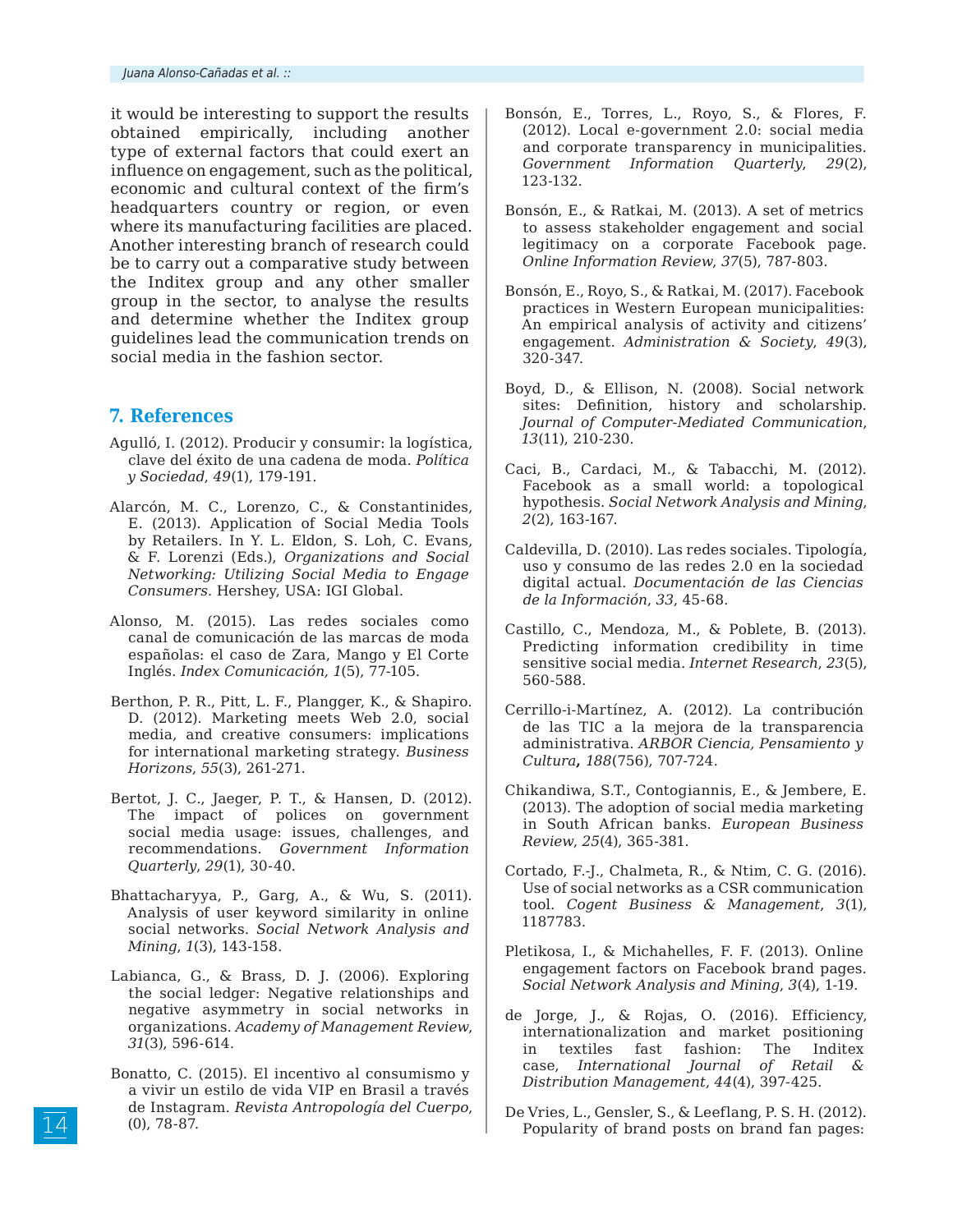an investigation of the effects of social media marketing. *Journal of Interactive Marketing*, *26*(2), 83-91.

- Debatin, B., Lovejoy, J. P., Horn, A., & Hughes, B. N. (2009). Facebook and online privacy: attitudes, behaviors, and unintended consequences. *Journal of Computer- Mediated Communication*, *15*(1), 83-108.
- Deloitte, (2016). *Global Powers of Retailing 2016. Navigating the new digital divide.* Retrieved from https://www2.deloitte.com/content/ dam/Deloitte/global/Documents/Consumer-Business/gx-cb-global-powers-of-retailing-2016. pdf
- Delorme, D. E., Huh, J., & Reid, L. N. (2009). Directto-Consumer Advertising Skepticism and the Use and Perceived Usefulness of Prescription Drug Information Sources. *Health Marketing Quarterly*, *26*(4), 293-314.
- Del Pino-Romero, C., & Castelló-Martínez, A. (2015). La comunicación publicitaria se pone de moda: branded content y fashion films*. Revista Mediterránea de Comunicación*, *6*(1), 105-128.
- Falkinger, J. (2008). Limited Attention as a Scarce Resource. *Information-Rich Economies*, *118*(532), 1596-1620.
- Facebook (2016). *Facebook Reports Fourth Quarter and Full Year 2016 Results.* Retrieved from https://s21.q4cdn.com/399680738/files/ doc\_financials/2016/Q4/Facebook-Reports-Fourth-Quarter-and-Full-Year-2016-Results.pdf
- Golder, S. Wilkinson, D., & Huberman, B. S. (2007). Rhythms of social interaction: messaging within a massive online network. In C. Steinfield, B. T. Pentland, M. Ackerman, N. Contractor (Eds.), *Communities and Technologies* (pp. 41-66). London, UK: Springer.
- Gorry, A., & Westbrook, R. A. (2011). Can you hear me now? Learning from customer stories. *Business Horizons*, *54*(6), 575-584.
- Guzmán, A. P., del Moral, M. E., González, F., & Gil, H. (2013). Impacto de Twitter en la Comunicación y Promoción Institucional de las Universidades. *Pixel-Bit. Revista de Medios y Educación*, *43*, 139-153.
- Hennig-Thurau, T., Malthouse, E. C., Friege, C., Gensler, S., Lobschat, L., Rangaswamy, A., & Skiera, B. (2010). The impact of new media on customer relationships. *Journal of Service Research*, *13*(3), 311-330.
- Hernández, A. (2013). Estrategia de comunicación de marca en las redes sociales: engage

costumers. *Revista de investigación Ciencias*, *5*, 1-13.

- Hyder, S. (2012). *The zen of social media marketing: an easier way to build credibility, generate buzz and increase revenue*. Minnesota, EE. UU.: Benbella Books, Inc.
- Jahn, B., & Kunz, W. (2012). How to transform consumers into fans of your brand. *Journal of Service Management*, *23*(3), 344-361.
- Karl, K., Peluchette, J., & Schlaegel, C. (2010). A cross-cultural examination of student attitudes and gender differences in Facebook profile content. *International Journal of Virtual Communities and Social Networking*, *2*, 11-31.
- Kasavana, M. L., Nusair, K., & Teodosic, K. (2010). Online social networking: Redefining the human web. *Journal of Hospitality and Tourism Technology, 1*(1), 68-82.
- Krasnova, H., Gunther, O., Spiekermann, S., & Koroleva, K. (2009). Privacy concerns and identity in online social networks. *Identity in the Information Society*, *2*(1), 39-63.
- Lanz, L., Fischhof, B., & Lee, R. (2010). *How are Hotels Embracing Social Media in 2010? Examples of How to Start Engaging. HVS Sales and Marketing Services, New York.* Retrieved from https://www.hvs.com/ staticcontent/library/nyu2010/journal/articles/ socialmediain2010.pdf
- Leal-Morantes, M. E. (2012). Factores determinantes de la innovación tecnológica de las PYMES del sector confección. *Revista de Ciencias Sociales*, *28*(3), 540-552.
- Lee, J., Park, D. H., & Han, I. (2008). The effect of negative online consumer reviews on product attitude: An information processing view. *Electronic Commerce Research and Applications*, *7*(3), 341-352.
- Lehmann, J., Lalmas, M., Yom-Tov, E., & Dupret, G. (2012). Models of user engagement. In J. Masthoff, B. Mobasher, M. Desmarais, R. Nkambou (Eds.), *User modeling, adaptation, and personalization. Lecture notes in computer science* (Vol. 7379, pp. 164-175)*.* New York, USA: Springer.
- Mangold W.G. & Faulds, D.J. (2009). Social media: the new hybrid element of the promotion mix. *Bus Horizons*, *52*(4), 357-365.
- Martínez, M. P., & Jiménez, A. I. (2006). Oportunidades y retos del sector textil en la economía del conocimiento: hacia un modelo de empresa red. *UOC Papers*, (2).